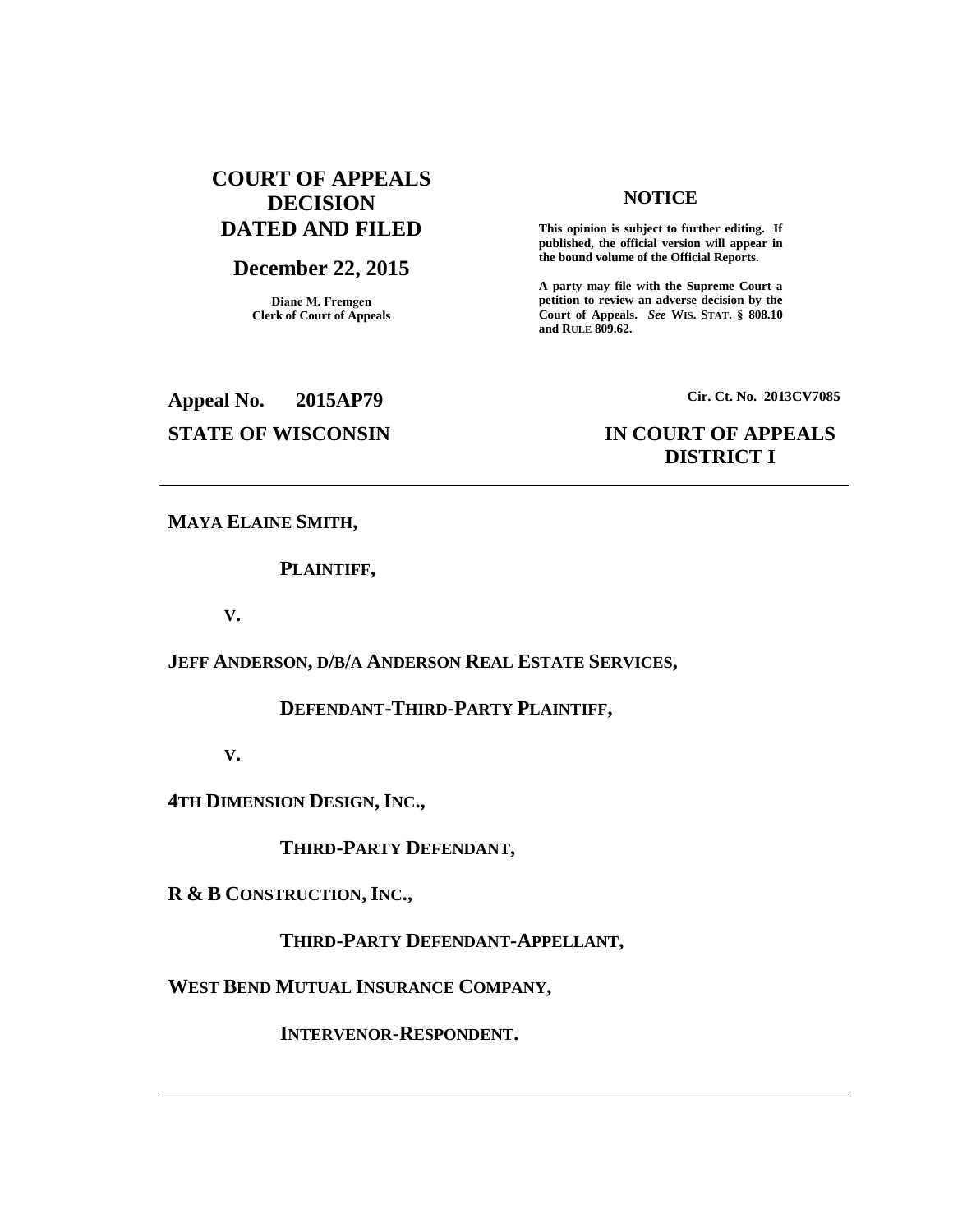APPEAL from an order of the circuit court for Milwaukee County: PEDRO COLON, Judge. *Affirmed*.

Before Curley, P.J., Kessler, J., and Daniel L. LaRocque, Reserve Judge.

¶1 KESSLER, J. R&B Construction Inc. ("R&B") appeals an order of the circuit court granting summary judgment in favor of West Bend Mutual Insurance Company ("West Bend"). R&B contends that the circuit court erroneously found that West Bend did not have a duty to defend R&B against a third-party complaint filed against R&B by Jeff Anderson. We affirm.

#### **BACKGROUND**

¶2 In the lawsuit underlying this appeal, Maya Smith filed a complaint against Jeff Anderson, d/b/a Anderson Real Estate Services, alleging that Anderson misrepresented the condition of the home Anderson sold Smith. Smith alleged that after purchasing the home, she discovered multiple defects, including, but not limited to, plugged drain tiles and a leaky basement. An amended complaint alleged that Anderson painted and cleaned the basement to cover up apparent defects and failed to obtain proper permits prior to having structural repair work performed on the house. Based on these facts, Smith alleged: (1) breach of contract; (2) intentional misrepresentation; (3) misrepresentation, in violation of WIS. STAT.  $\S$ § 895.446 and 943.20(1)(d) (2013-14);<sup>1</sup> and (4) misrepresentation in violation of WIS. STAT. § 100.18. Smith alleged that she suffered pecuniary damages as a result of Anderson's alleged misrepresentations

 $\overline{a}$ 

<sup>&</sup>lt;sup>1</sup> All references to the Wisconsin Statutes are to the 2013-14 version unless otherwise noted.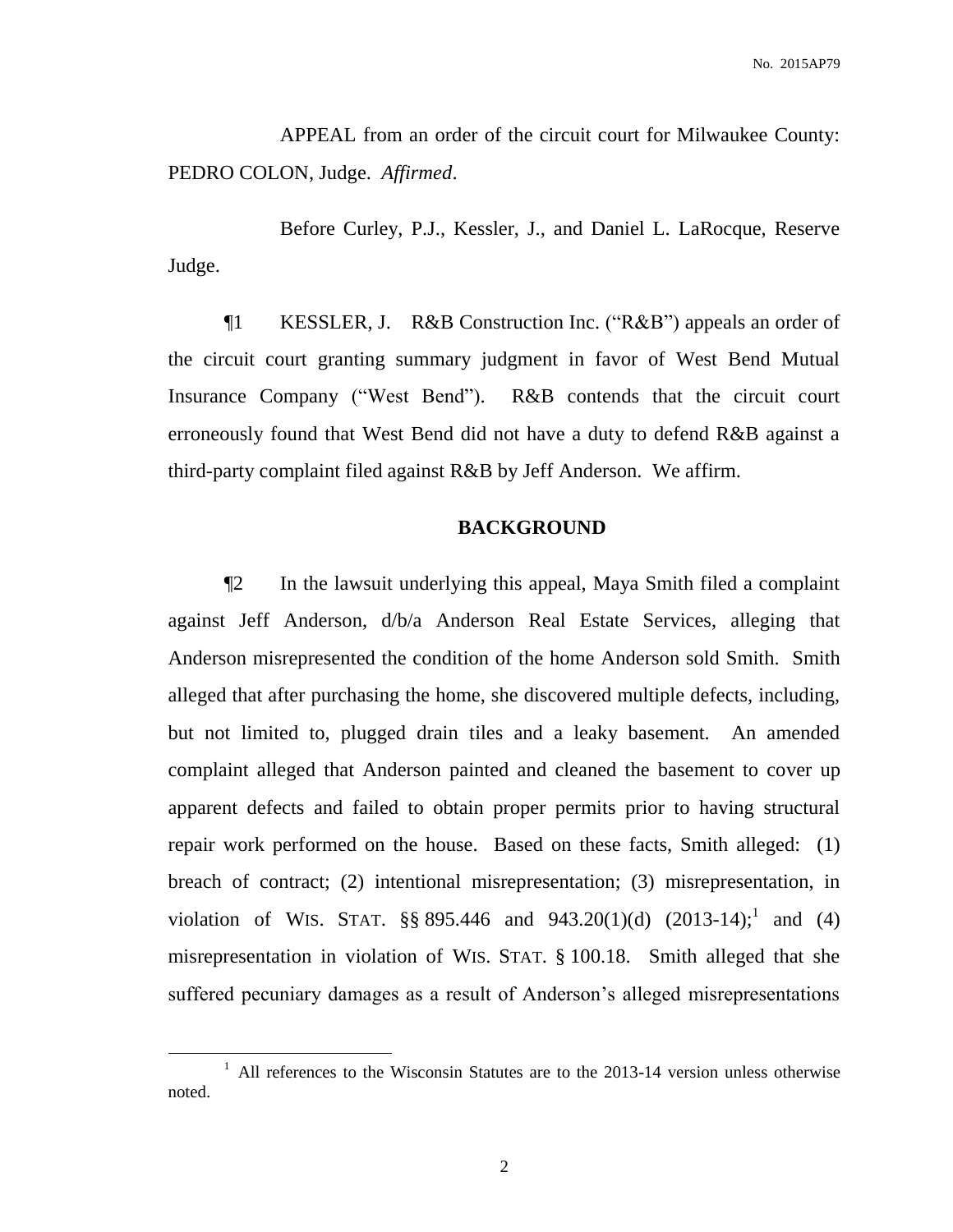and asked the circuit court to "rescind the sale, return all moneys paid by the plaintiff in purchasing and improving the property, plus moving costs and other expenses related to the purchase of the property." Smith's complaint did not make allegations against R&B.

¶3 Anderson, in turn, filed a third-party complaint against R&B and 4th Dimension Design, Inc., stating "[i]n the event that [Anderson] is found obligated to the plaintiff in any respect then [Anderson] demands that [Anderson] be made whole for any amounts [Anderson] may be obligated to pay to the plaintiff from the third party defendants." Anderson's third-party complaint alleged that he hired 4th Dimension to inspect the basement and prepare an engineering report for suggested repairs to the basement walls and foundation. The third-party complaint alleged that Anderson hired R&B to perform the work recommended by the 4th Dimension report. The third-party complaint also stated that Anderson hired R&B to address potential water seepage along one of the basement walls. The thirdparty complaint stated that R&B performed the needed repairs, including repairs to the foundation of the property, and installation of a new drain tile system, a sump crock and a sump pump. Anderson sought contribution and/or indemnification from R&B and 4th Dimension in the event Anderson is found liable to Smith. The third-party complaint made no allegations of liability against R&B.

¶4 R&B tendered its defense to West Bend. West Bend agreed to defend R&B under a reservation of rights to dispute coverage. West Bend then filed a motion to bifurcate and stay the proceedings, which the circuit court granted. West Bend moved for summary judgment, arguing that it did not have a duty to defend R&B under R&B's Contractors Business Owners liability policy because neither the amended complaint nor the third-party complaint alleged covered "occurrences" within the meaning of the policy. As relevant to this

3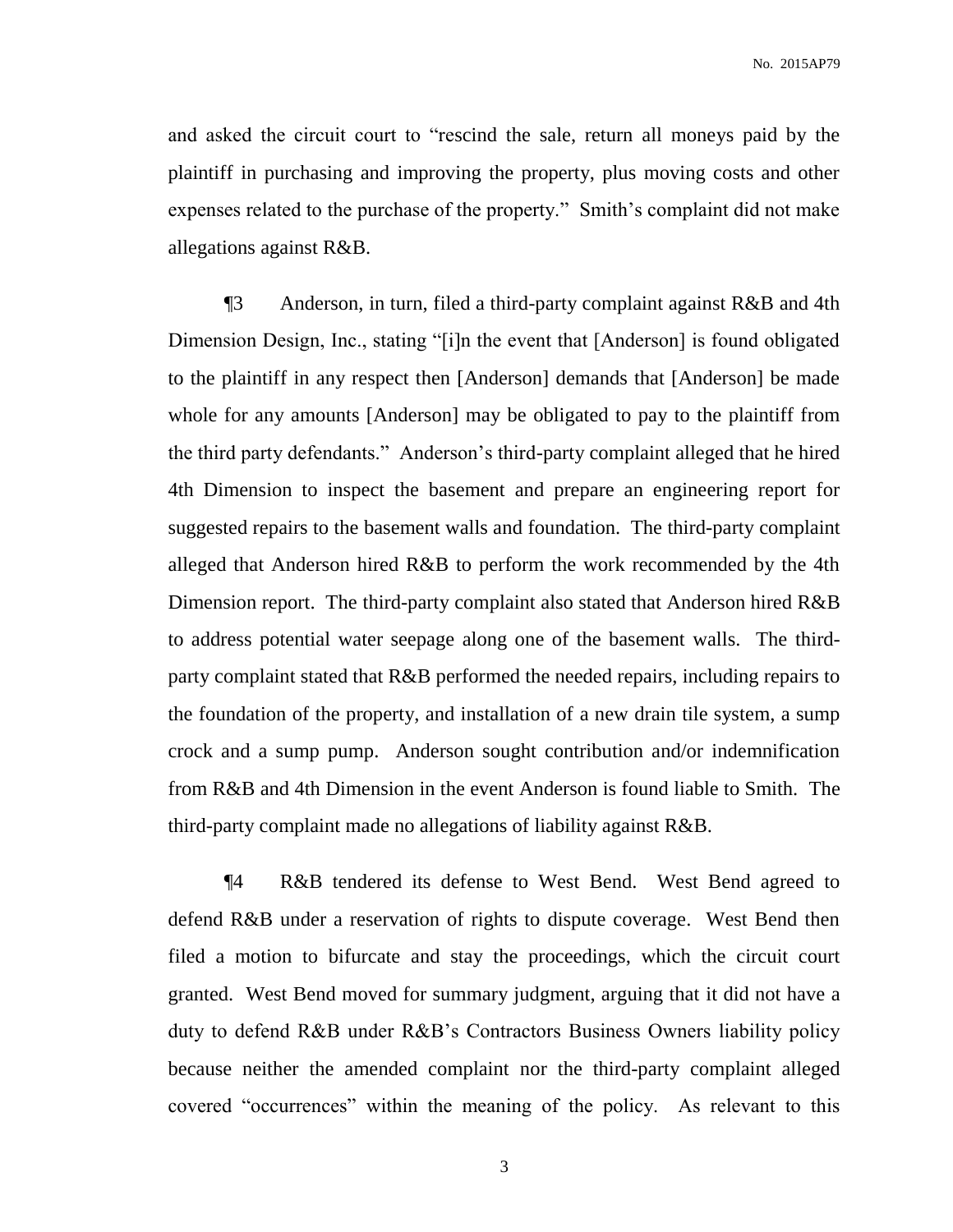appeal, the West Bend policy generally provided liability coverage for property damage caused by an "occurrence":

> This insurance applies to ... "property damage" only if: ... "property damage" is caused by an "occurrence" that takes place in the "coverage territory";

….

"Occurrence" means an accident, including continuous or repeated exposure to substantially the same general harmful conditions.

….

"Property damage" means:

- a. Physical injury to tangible property, including all resulting loss of use of that property. All such loss of use shall be deemed to occur at the time of the physical injury that caused it; or
- b. Loss of use of tangible property that is not physically injured. All such loss of use shall be deemed to occur at the time of the "occurrence" that caused it.

(Some formatting altered.)

¶5 West Bend argued that it did not have a duty to defend R&B stating, "[t]he policy does not provide coverage in the first instance" because "the amended complaint does not allege … property damage caused by an 'occurrence' as those terms are defined in the policy." (Capitalization and bolding omitted.) In other words, Smith's allegations focused on Anderson's intentional conduct, not on property damage caused by an accident. West Bend alleged that if Anderson provided misleading information about the house, his conduct constituted an "action," not an "accident." West Bend also argued that Anderson's third-party complaint made no allegations of property damage, instead seeking contribution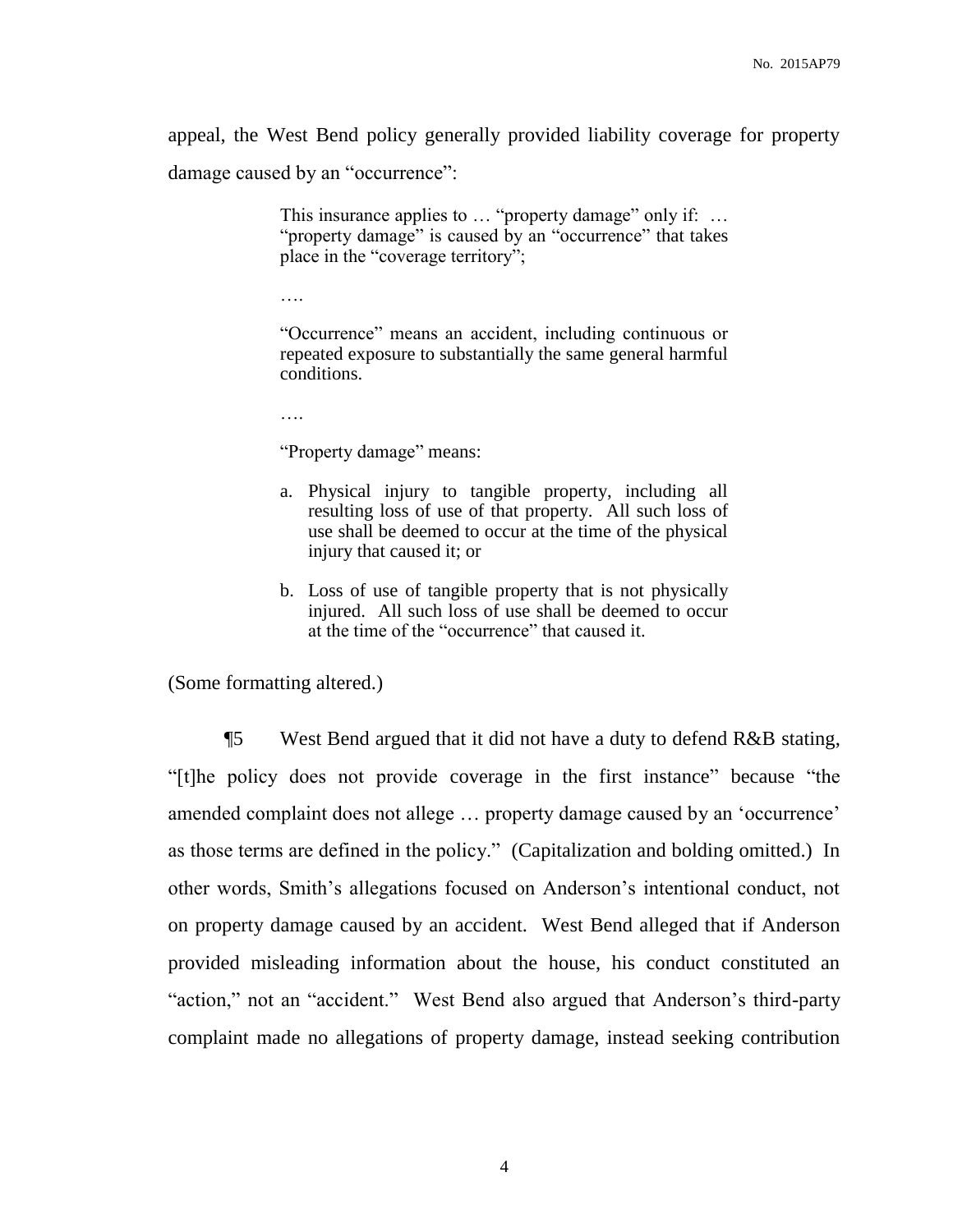and indemnification; thus, the third-party complaint did not allege any conduct by R&B covered in the policy.

¶6 R&B opposed the motion, arguing that the "continuous and repeated exposure to water leaking into the basement and sediment plugging the drain tile" was an occurrence which caused property damage within the meaning of the West Bend policy. R&B argued that because Smith's complaint asked for repair costs, Smith, in essence, alleged property damage.

¶7 The circuit court granted West Bend's motion, stating:

I'm going to grant the summary judgment on the issue of coverage. I just don't see what the occurrence is based on my review of all of the allegations in the complaint and the amended complaint and the third party complaint. Additionally, … the third party complaint does not include any requests for property repairs or property damage. [The] [t]hird party complaint ... doesn't describe any occurrence as it is defined in the policy and it just seeks to affirmatively require that R&B performed all repairs and work properly. And that by itself doesn't constitute an occurrence.

….

I can't get over the fact that there isn't a theory for liability that affirmatively engages the policy to an extent that they would have a duty to defend.

¶8 This appeal follows.

#### **DISCUSSION**

¶9 On appeal, R&B contends that the West Bend policy provides a duty to defend R&B against property damage claims. R&B contends that "there is a claim against R&B [that] property damage [was] caused by an 'occurrence,' here the 'occurrence' is the continuous and repeated exposure to water leaking into the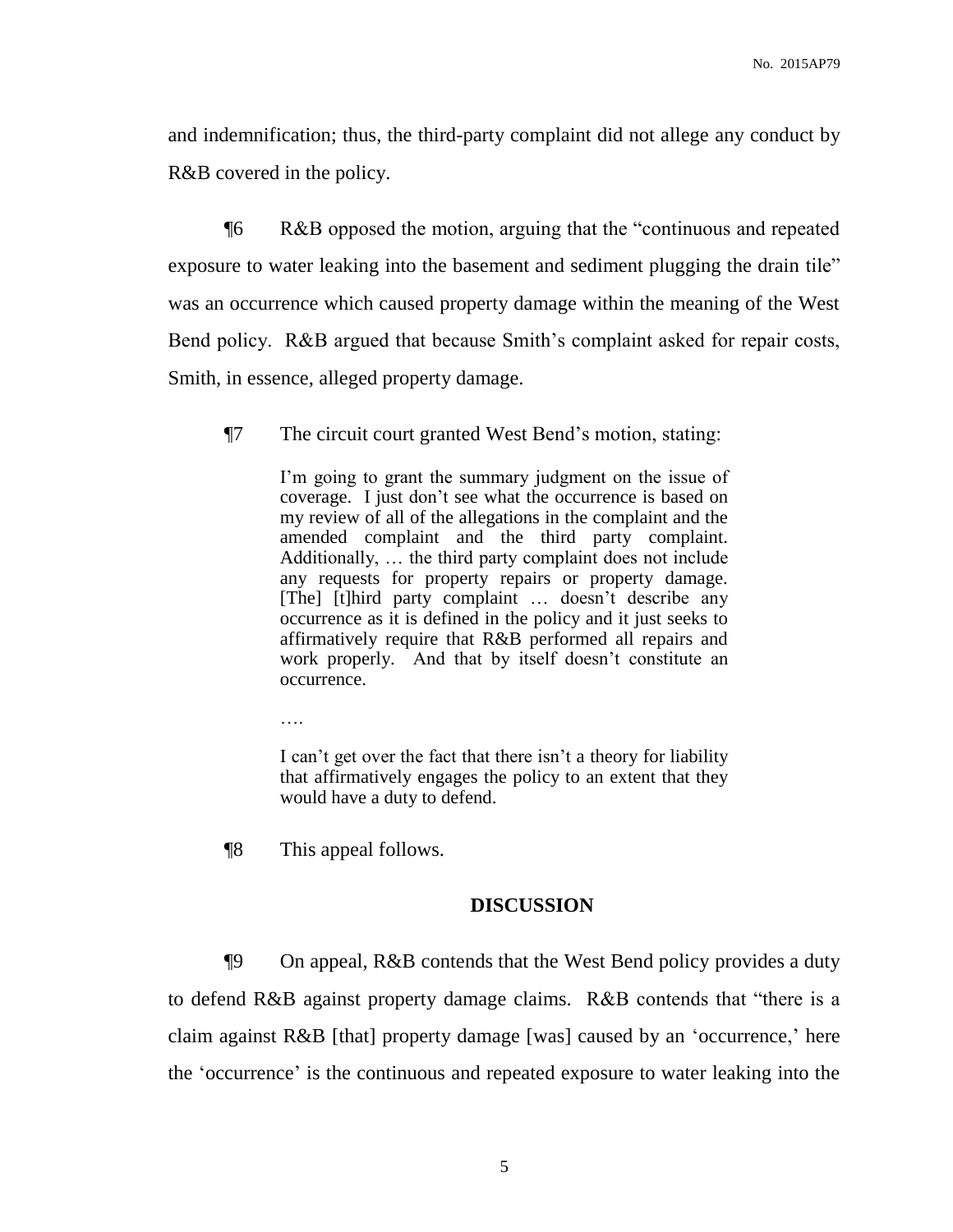basement and sediment flowing into the drain tile causing the drain tile to plug." We disagree.

#### **Standard of Review.**

¶10 We review summary judgments *de novo*, using the same methodology as the circuit court. *See Machotka v. Village of West Salem*, 2000 WI App 43, ¶4, 233 Wis. 2d 106, 607 N.W.2d 319. We first examine the complaint to determine whether it states a claim, and then the answer to determine whether it presents a material issue of fact. *See Brownelli v. McCaughtry*, 182 Wis. 2d 367, 372, 514 N.W.2d 48 (Ct. App. 1994). If they do, we then examine the moving party's affidavits to determine whether a *prima facie* case has been made. *See id.* If it has, we then look to the opposing party's affidavits to determine whether there are any material facts in dispute which would entitle the opposing party to a trial. *See id.* at 372-73.

¶11 The interpretation of an insurance contract is a question of law which we review independently of the circuit court. *See Katze v. Randolph & Scott Mut. Fire Ins. Co.*, 116 Wis. 2d 206, 212, 341 N.W.2d 689 (1984). Whether a duty to defend exists is a question of law. *See Professional Office Bldgs., Inc. v. Royal Indem. Co.*, 145 Wis. 2d 573, 580, 427 N.W.2d 427 (Ct. App. 1988). An insurer's duty to defend is "determined by comparing the allegations of the complaint to the terms of the insurance policy." *Smith v. Katz*, 226 Wis. 2d 798, 806, 595 N.W.2d 345 (1999). The duty to defend is predicated on allegations in a complaint which, if proven true, would give rise to the possibility of recovery that falls under the terms and conditions of the policy. *Fireman's Fund Ins. Co. of Wis. v. Bradley Corp.*, 2003 WI 33, ¶19, 261 Wis. 2d 4, 660 N.W.2d 666. The duty to defend is based solely on the allegations within the complaint's four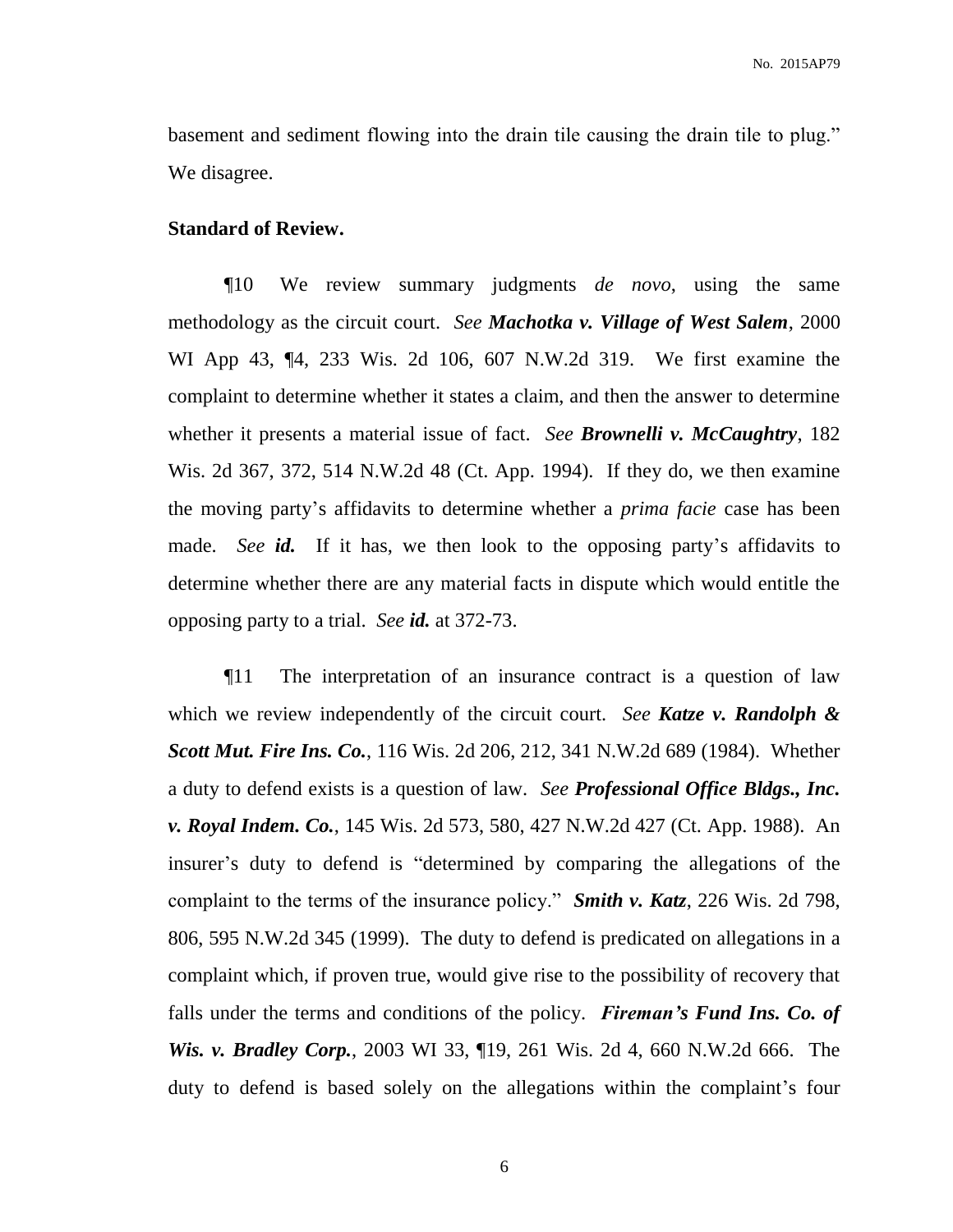corners without resorting to extrinsic facts or evidence, and focuses only on the nature of the claim, not its merits. *Smith*, 226 Wis. 2d at 806. "The insurer's duty arises when the allegations in the complaint coincide with the coverage provided by the policy." *Id.* at 807.

¶12 We construe the complaint liberally. *See Fireman's Fund Ins.*, 261 Wis. 2d 4,  $\mathbb{Z}$ 20. "The duty to defend is necessarily broader than the duty to indemnify because the duty to defend is triggered by arguable, as opposed to actual, coverage." *Id.* Thus, we will '"assume all reasonable inferences'" in the complaint's allegations and resolve any doubts regarding the duty to defend in favor of the insured. *See id.* (citation omitted).

### **Duty to Defend.**

¶13 In examining the terms of the policy along with the allegations in the amended complaint and the third-party complaint, we conclude that none of the allegations can be construed as "occurrences" under the policy definition, even under the most liberal rules of pleading.

¶14 R&B contends that the complaint and third-party complaint allege a claim that falls within the scope of coverage of the West Bend policy. According to R&B, the misrepresentation allegations stem from continuous water exposure which led to property damage. West Bend's policy provides coverage for:

> damages because of "bodily injury" or "property damage" to which this insurance applies.

> This insurance applies to ... "property damage" only if: ... The ... "property damage" is caused by an "occurrence" that takes place in the "coverage territory";

….

….

7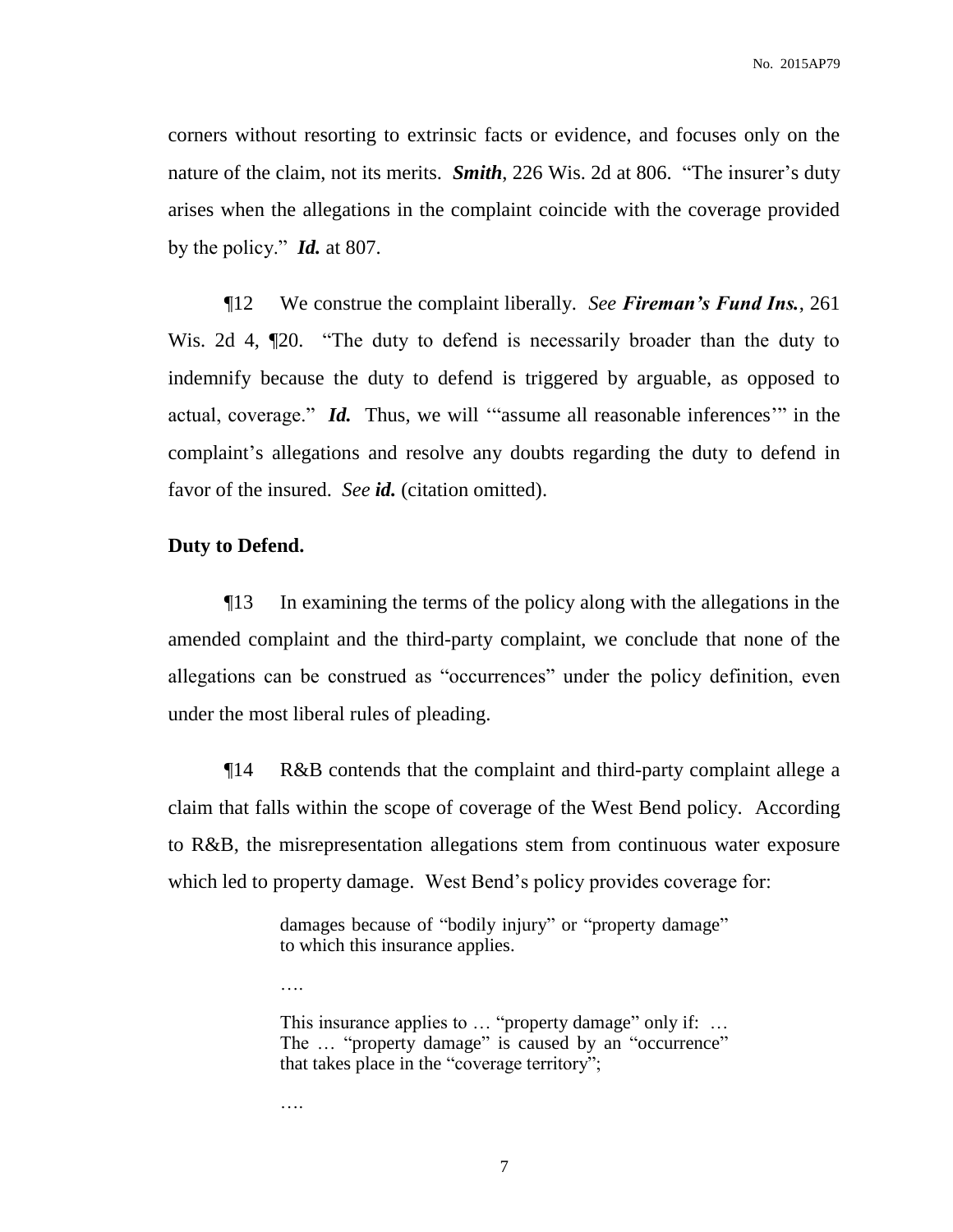"Property damage" means:

….

- a. Physical injury to tangible property, including all resulting loss of use of that property. All such loss of use shall be deemed to occur at the time of the physical injury that caused it; or
- b. Loss of use of tangible property that is not physically injured. All such loss of use shall be deemed to occur at the time of the "occurrence" that caused it.

"Occurrence" means an accident, including continuous or repeated exposure to substantially the same general harmful conditions.

(Some formatting altered.) The allegations in the complaints at issue must state a claim for liability that West Bend insures against. *See Professional Office Bldgs.*, 145 Wis. 2d at 581-82. Our review of Smith's complaint shows that the causes of action are for various forms of misrepresentation that allegedly occurred when Anderson sold the property to Smith. The misrepresentations concern physical defects with the home; however, the damages alleged are "pecuniary in nature and do not constitute property damage." *See Qualman v. Bruckmoser*, 163 Wis. 2d 361, 366, 471 N.W.2d 282 (Ct. App. 1991).

¶15 We addressed a similar issue in *Qualman*. In that case, Ludwig and Annie M. Bruckmoser sold their home to the Qualmans. *Id.* at 363. The Qualmans sued the Bruckmosers, alleging: (1) breach of contract; (2) intentional misrepresentation; (3) misrepresentation—strict responsibility; and (4) negligent misrepresentation. *Id.* at 363, 365. The Qualmans alleged that the Bruckmosers knew the home had structural defects, namely, cracked basement walls and defective kitchen pipes, when they sold the home to the Qualmans. *Id.* at 363. The Bruckmosers tendered their defense to their insurers, American Family. *Id.* American Family refused to defend the Bruckmosers. *Id.* We concluded that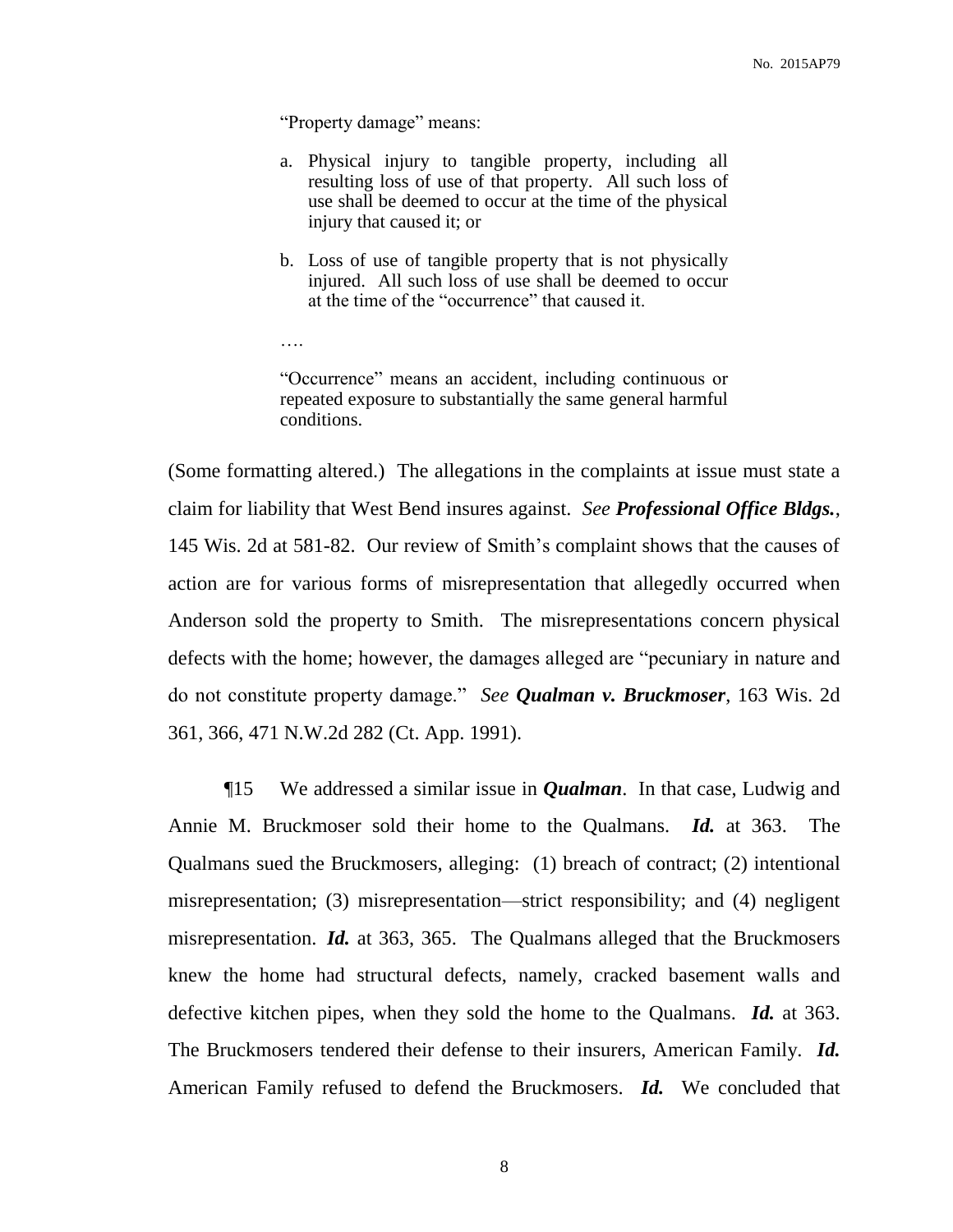American Family did not have a duty to defend the Bruckmosers because the American Family policy, like the policy at issue here, provided coverage for property damage, not for misrepresentations. *See id.* at 366. We stated that "[t]he causes of action … relate to breach of contract and misrepresentation of significant structural defects. The damages for such claims, if proven, would be the difference between the market value of the property at the time of purchase and the amount actually paid." *Id.* We concluded that the damages alleged by the Qualmans were pecuniary in nature and did not constitute property damage as defined by the insurance policy. *Id.* Because property damage within the meaning of the policy was not alleged, there was no coverage under the policy for the Qualmans' pecuniary loss. *Id***.** Thus, there was no duty to defend. *Id.*

¶16 The *Qualman* case is instructive here. Like in *Qualman*, the pleadings here do not allege property damage or loss of property use. The pleadings alleged "pecuniary damages" and requested "[rescission of] the sale, return [of] all moneys paid by the plaintiff in purchasing and improving the property, plus moving costs and other expenses related to the purchase of the property." Like in *Qualman*, the underlying facts in the pleadings deal with defects in the property, but the nature of the claims are based in contract and misrepresentation. Smith does not allege that the breach of contract or misrepresentations caused damage to the property, or a loss of property use. Smith claims she suffered economic losses because of the misrepresentation. Misrepresentations do not constitute property damage.

¶17 Moreover, the third-party complaint states no theory of liability against R&B. It simply states that if Anderson is found liable to Smith, R&B should share liability. There is no contention that R&B's faulty workmanship caused the water exposure or the multiple issues that resulted therefrom. Indeed,

9